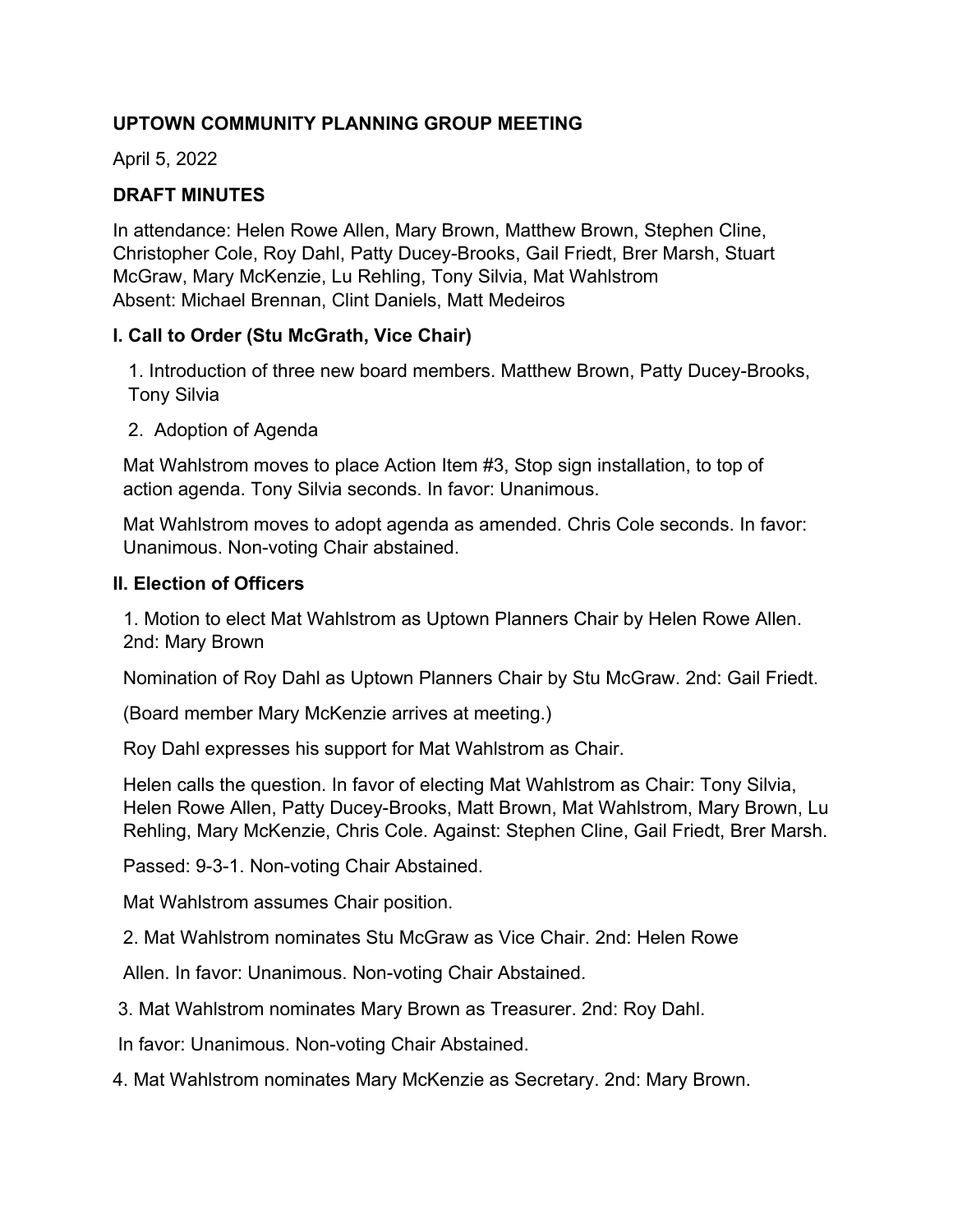In favor: Unanimous. Non-voting Chair Abstained.

### **III. Reports**

1. Approval of Meeting Minutes. Jan. 24, Feb. 1, Mar. 1.

Helen Rowe Allen moves that approval of these minutes be delayed until the May 3 meeting because they were not posted in a timely fashion. Further, Allen asks to be noted as acting secretary for the March 1 meeting. Bylaws do not specify timeline for posting drafts of minutes.

Motion carries, 11-1-1. Lu Rehling opposed. Non-voting Chair Abstained.

2. Treasurer's report. Mary Brown. UP balance: \$150.65. Reimburse Blue Yeti \$107.74

3. Committee report. CPC. Helen Rowe Allen.

The Community Planners Committee, the citywide committee described by the San Diego Planning Department as "The CPC keeps communities in communication". CPC includes all 42 community planning groups, 1 representative from each group. At CPC's March 22 general meeting, Uptown Planners was represented by Tom Mullaney; Helen Rowe Allen also attended.

Regarding BUILD BETTER SD. Planning Department project team members presented a slide show and comment regarding Mayor Todd Gloria's proposed Build Better SD citywide initiative to give what he describes as "prioritized investment" in those neighborhoods the Mayor identifies as "underserved." In response to the Mayor's proposal, CPC asked the Planning Department for more information. It tabled further consideration of BuildBetterSD to CPC's next general meeting Tuesday, April 26.

CPC discussed D1 Councilmember Joe LaCava's proposal to, in the Councilmember's words, "reform San Diego's CPGs." CPC reviewed, commented on and explored various possible outcomes if the LaCava CPG revisions were adopted by the City Council as written. Revisions were suggested.

CPC Chair Wally Wulfeck announced his resignation, stating that he was "termed out."

4. Committee report. Operations & Outreach. Lu Rehling. Hybrid meeting investigation. Discussion followed.

5. Committee report. Ad Hoc Election Committee. Steve Cline. Final report.

There were 925 votes cast. Cline: It serves the Board to increase outreach. Utilizing the library undoubtedly increased number of voters. Steve urged the BOD to continue exploring different options, including electronic, to increase voter turnout. Lu: it's an ad hoc committee but doesn't necessarily need to wait until December to be reconstituted. Roy advises putting further discussion on the agenda for next month.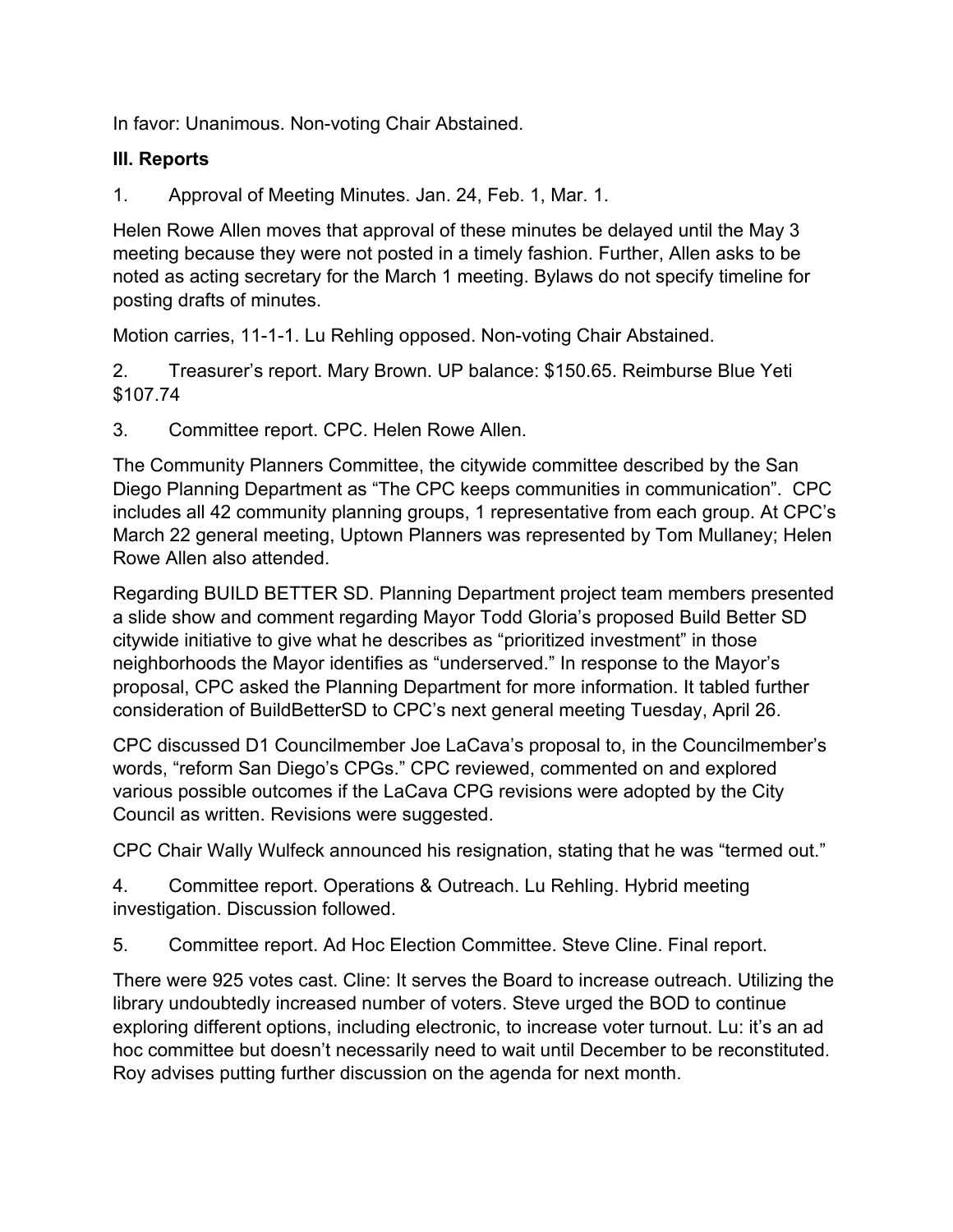### **IV. Representatives of Elected Officials.**

1. Mayor Todd Gloria. Mary McKenzie reads a report submitted by Kohta Zaiser, deputy director of community engagement. Report attached to these minutes.

2. David Mier. UCSD Medical Center. Update: Bachman Place closure.

# **V. Non-Agenda Public Comment**

Sharon Gehl: The City's current plans are good for the Climate.

# **VI. Action Item. Appointment of Committee Chairs (at Chair's discretion)**

1. Plan Hillcrest Roy Dahl approved as Chair, unanimously.

2. Design Review. Brer Marsh approved, with Lu Rehling opposed. Brer abstained.

3. Historic Resources. Patty Ducey-Brooks, approved unanimously with Patty Ducey-Brooks abstaining.

4. Public Facilities. Stu McGraw, approved unanimously.

5. Operations & Outreach. Lu Rehling, approved unanimously.

6. Ad Hoc election committee will be on May's agenda.

### **VII. Action Items. Projects.**

1. Stop Sign Installation, 5th and Redwood. Proposal to the City. Michael Meacham. Meacham requests a letter of support to update the proposal.

Lu Rehling moves to support. 2nd: Steve Cline seconds. Unanimous in favor. Nonvoting Chair Abstained.

2. Dish Wireless. Deca Condos. Modifications to existing facility. 3740 Park Blvd. Project number 699012. Kerrigan Diehl.

Roy Dahl moves to approve. 2nd: Lu Rehling. Approved unanimously. Non-voting Chair Abstained.

3. ATT Wireless. Casa Grande. Modifications to existing facility. 1751 University Ave. Project number 699072. Christine Strileckis.

Lu Rehling moved to approve. 2nd: Steve Cline. Approved unanimously. Non-voting Chair Abstained.

# **VIII. Action Items. Planned committee meetings**

1. Plan Hillcrest. Scheduled for April 21 on Zoom.

2. Design Review. Discussion followed about the role of the Design Review Committee, whether to be proactive and seek out projects or to wait to be given the relevant documents.